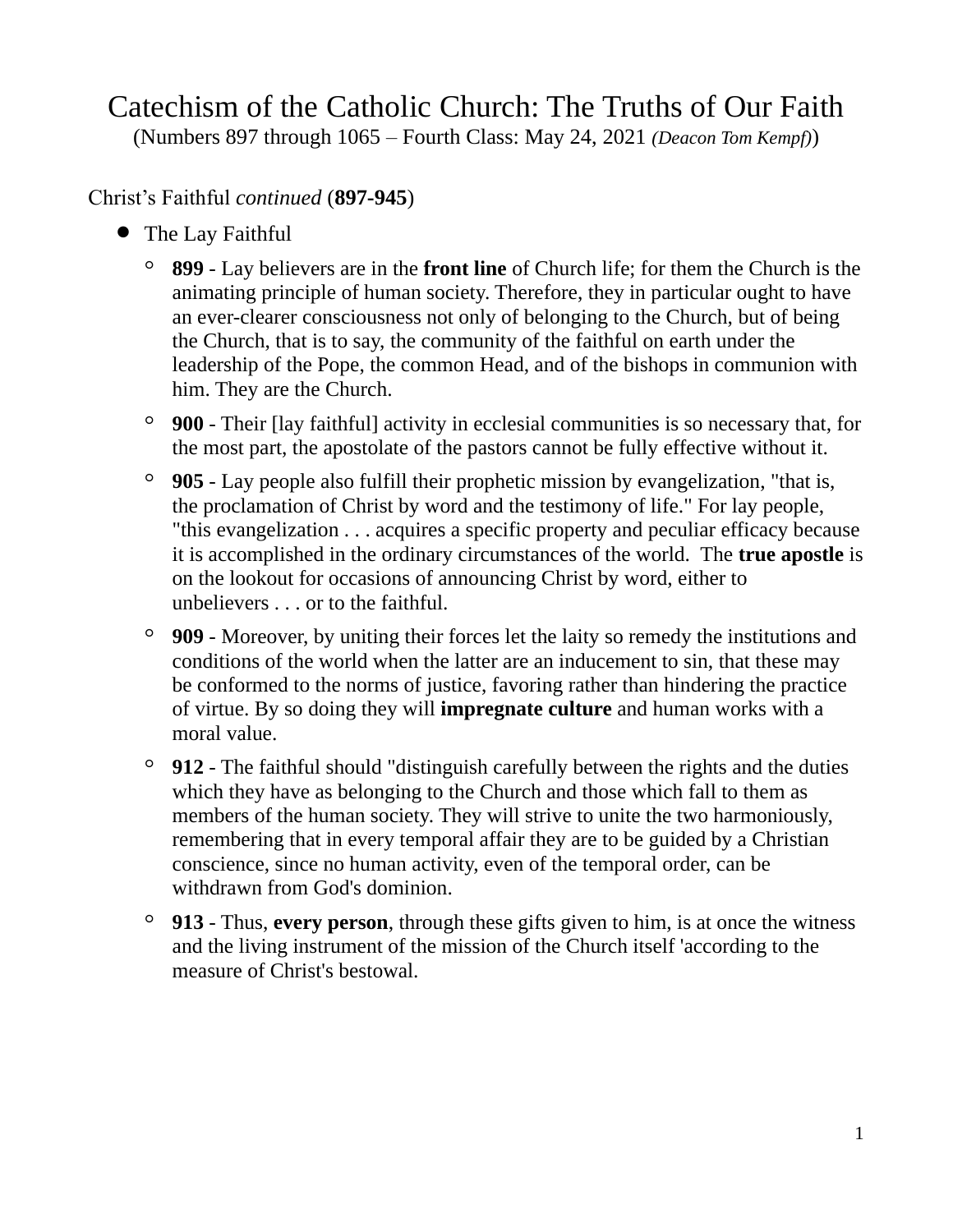- The Consecrated Life
	- **<sup>915</sup>** It is the profession of these counsels [poverty, chastity, and obedience], within a permanent state of life recognized by the Church, that characterizes the life consecrated to God.

The Communion of Saints (**946-962**)

- Communion in Spiritual Goods
	- **<sup>946</sup>** The communion of saints is the Church.
	- **<sup>947</sup>** . . . the riches of Christ are communicated to all the members, through the sacraments.
	- **<sup>948</sup>** The faithful (sancti) are fed by Christ's holy body and blood (sancta) to grow in the communion of the Holy Spirit (koinonia) and to communicate it to the world.
	- **<sup>953</sup>** Communion in charity. In the sanctorum communio, "None of us lives to himself, and none of us dies to himself." "If one member suffers, all suffer together; if one member is honored, all rejoice together. Now you are the body of Christ and individually members of it." "Charity does not insist on its own way." In this solidarity with all men, living or dead, which is founded on the communion of saints, **the least of our acts done in charity redounds to the profit of all. Every sin harms this communion.**
- The Communion of the Church of Heaven and Earth
	- **954 –** The three states of the Church: "When the Lord comes in glory, and all his angels with him, death will be no more and all things will be subject to him. But at the present time some of his disciples are pilgrims on earth [**Church Militant**]. Others have died and are being purified [**Church Suffering**], while still others are in glory [**Church Triumphant**], contemplating 'in full light, God himself triune and one, exactly as he is."
	- **956 –** The intercession of the saints: "Being more closely united to Christ, those who dwell in heaven fix the whole Church more firmly in holiness.... **They do not cease to intercede with the Father for us**, as they proffer the merits which they acquired on earth through the one mediator between God and men, Christ Jesus.... So by their fraternal concern is our weakness greatly helped."
	- **<sup>958</sup>** Communion with the dead: "'. . . **it is a holy and a wholesome thought to pray for the dead that they may be loosed from their sins**' she offers her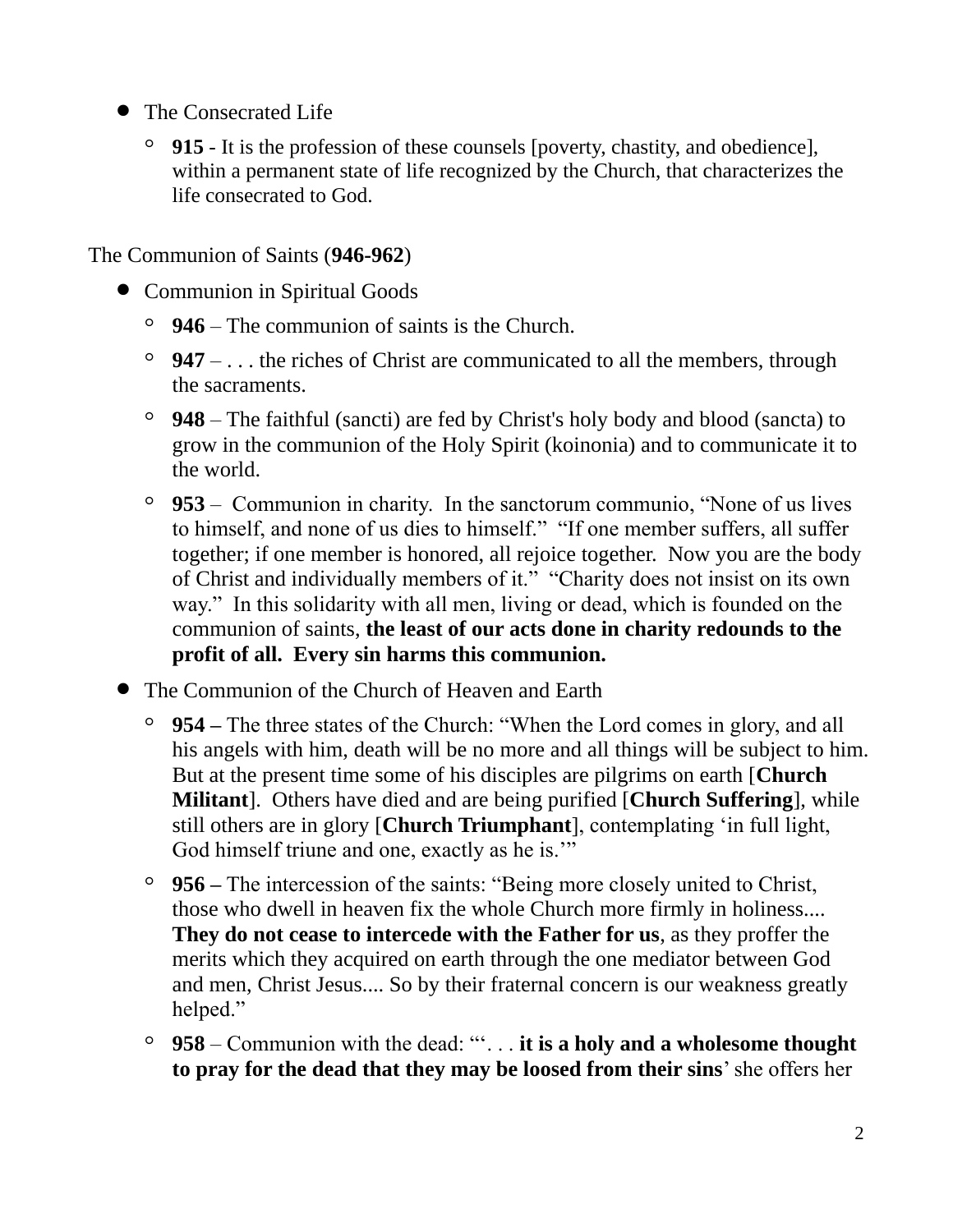suffrages for them." Our prayer for them is capable not only of helping them, but also of making their intercession for us effective.

Mary – Mother of Christ, Mother of the Church (**963-975**)

- Mary's Motherhood with Regard to the Church
	- **964 –** Thus the Blessed Virgin advanced in her pilgrimage of faith, and faithfully persevered in her union with her Son unto the cross. There she stood, in keeping with the divine plan, enduring with her only begotten Son the intensity of his suffering, joining herself with his sacrifice in her mother's heart, and lovingly consenting to the immolation of this victim, born of her: to be given, by the same Christ Jesus dying on the cross, as a mother to his disciple, with these words: "**Woman, behold your son**."
	- **967** By her complete adherence to the Father's will, to his Son's redemptive work, and to every prompting of the Holy Spirit, **the Virgin Mary is the Church's model of faith and charity**. Thus she is a "**preeminent and . . . wholly unique member of the Church**"; indeed, she is the "**exemplary realization**" (typus) of the Church.
	- **968** In a wholly singular way [Mary] cooperated by her **obedience**, **faith**, **hope**, and burning **charity** in the Savior's work of restoring supernatural life to souls. **For this reason she is a mother to us in the order of grace**.
	- **969** The Blessed Virgin is invoked in the Church under the titles of **Advocate**, **Helper**, **Benefactress**, and **Mediatrix**.
- Devotion to the Blessed Mother
	- **971** "All generations will call me blessed"
- Mary Eschatological Icon of the Church

## Article 10 "I BELIEVE IN THE FORGIVENESS OF SINS" (**976-987**)

- **<sup>976</sup>** "Receive the Holy Spirit. If you forgive the sins of any, they are forgiven; if you retain the sins of any, they are retained."
- One Baptism for the Forgiveness of Sins
	- **977 Baptism is the first and chief sacrament of forgiveness** of sins because it unites us with Christ, who died for our sins and rose for our justification, so that "we too might walk in newness of life."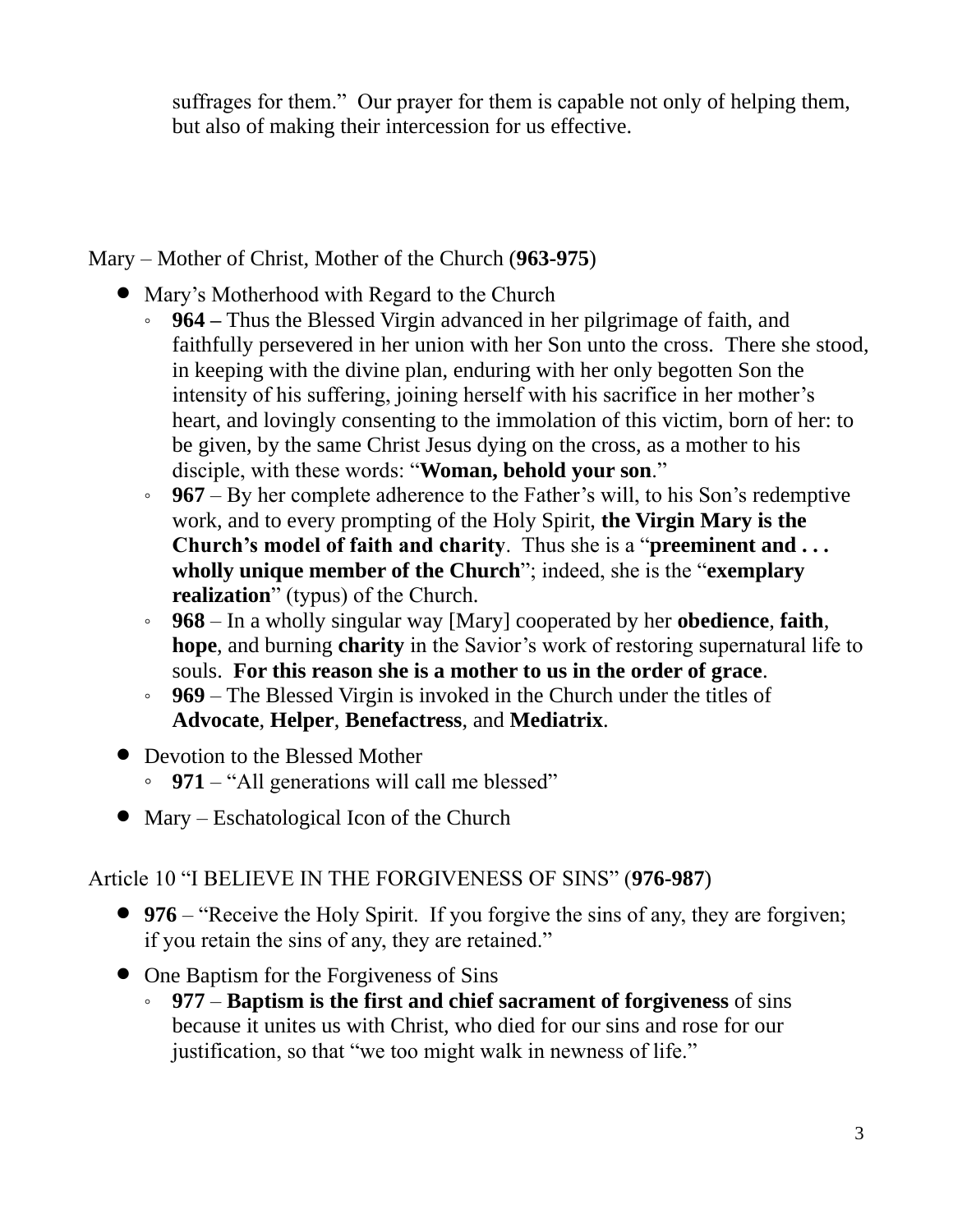- **978** "When we made our first profession of faith while receiving the holy Baptism that cleansed us, the forgiveness we received then was so full and complete that there remained in us absolutely **nothing left to efface**, neither original sin nor offenses committed by our own will, **nor was there left any penalty to suffer** in order to expiate them.... Yet the grace of Baptism delivers no one from all the weakness of nature. On the contrary, **we must still combat the movements of concupiscence that never cease leading us into evil**."
- **979** In this battle against our inclination towards evil, who could be brave and watchful enough to escape every wound of sin? "If the Church has the power to forgive sins, then Baptism cannot be her only means of using the keys of the Kingdom of heaven received from Jesus Christ. The Church must be able to forgive all penitents their offenses, even if they should sin until the last moment of their lives."
- **980** It is through the sacrament of Penance that the baptized can be reconciled with God and with the Church:

Penance has rightly been called by the holy Fathers "a laborious kind of baptism." **This sacrament of Penance is necessary for salvation for those who have fallen after Baptism**, just as Baptism is necessary for salvation for those who have not yet been reborn.

- The Power of the Keys
	- **981 [The Church] has received the keys of the Kingdom of heaven** so that, in her, sins may be forgiven through Christ's blood and the Holy Spirit's action. **In this Church**, the soul dead through sin comes back to life in order to live with Christ, whose grace has saved us.
	- **982 There is no offense, however serious, that the Church cannot forgive**. "There is no one, however wicked and guilty, who may not confidently hope for forgiveness, provided his repentance is honest." Christ who died for all men desires that in his Church the gates of forgiveness should always be open to anyone who turns away from sin.
	- $\degree$  983 Were there no forgiveness of sins in the Church, there would be no hope of life to come or eternal liberation. **Let us thank God who has given his Church such a gift**.

#### Article 11 "I BELIEVE IN THE RESURRECTION OF THE BODY" (**988-1019**)

• **<sup>989</sup>** – If the Spirit of him who raised Jesus from the dead dwells in you, he who raised Christ Jesus from the dead will give life to your mortal bodies also through his Spirit who dwells in you.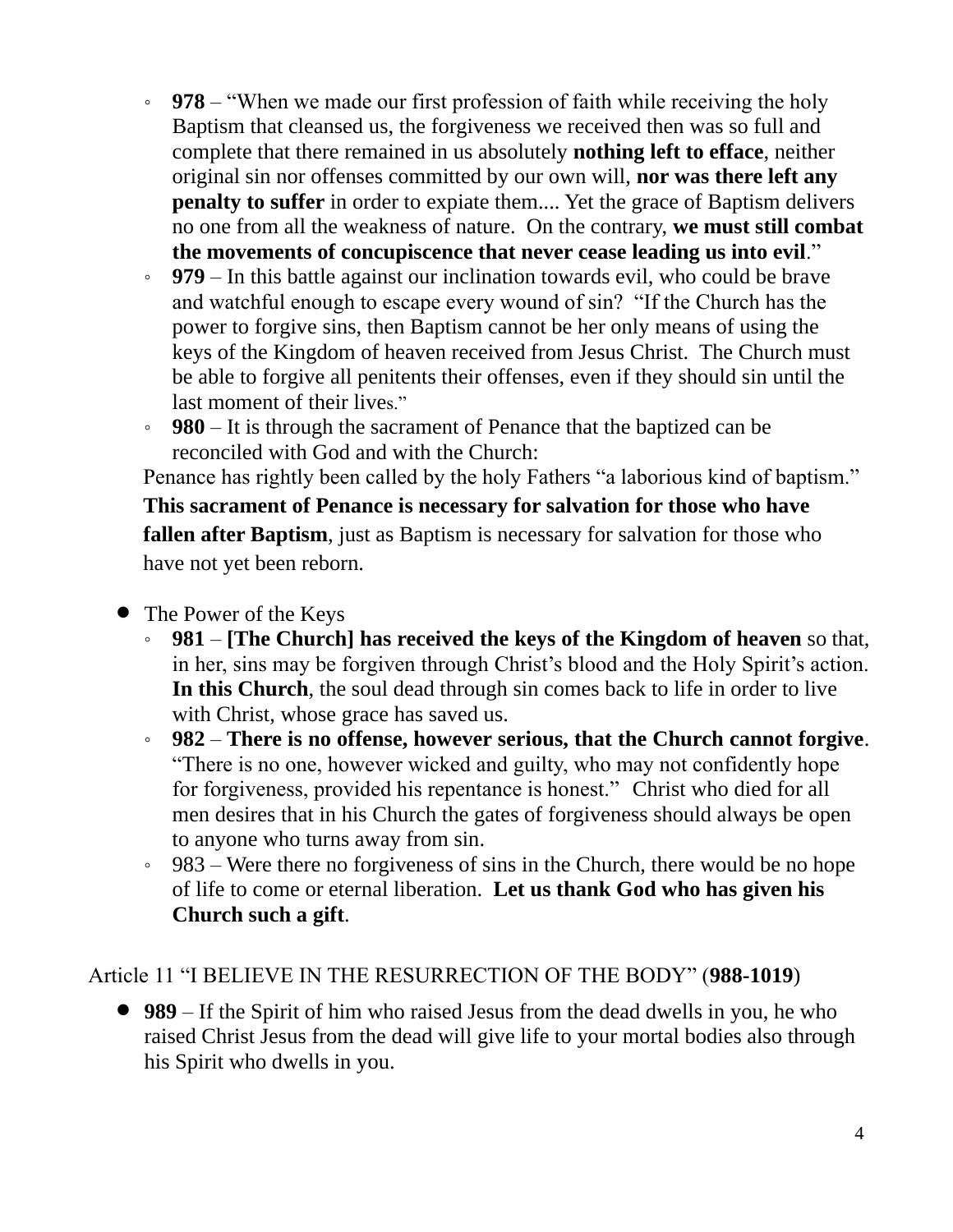- **<sup>991</sup>** Belief in the resurrection of the dead has been an essential element of the Christian faith from its beginnings.
- Christ's Resurrection and Ours
	- **992** The King of the universe will raise us up to an everlasting renewal of life, because we have died for his laws. One cannot but choose to die at the hands of men and to cherish the hope that God gives of being raised again by him.
	- **993** To the Sadducees who deny it [the resurrection of the body] he answers, "Is not this why you are wrong, that you know neither the scriptures nor the power of God?" Faith in the resurrection rests on faith in God who "is not God of the dead, but of the living."
	- **994** It is Jesus himself who on the last day will raise up those who have believed in him, who have eaten his body and drunk his blood.
	- **996** From the beginning, Christian faith in the resurrection has met with incomprehension and opposition. "On no point does the Christian faith encounter more opposition than on the resurrection of the body."
	- **997** *What is rising?* God, in his almighty power, will definitively grant incorruptible life to our bodies by reuniting them with our souls, through the power of Jesus' Resurrection.
	- **998** *Who will rise?* All the dead will rise, "those who have done good, to the resurrection of life, and those who have done evil, to the resurrection of judgment."
	- **999** *How?* But someone will ask, "How are the dead raised? With what kind of body do they come?" You foolish man! What you sow does not come to life unless it dies. and what you sow is not the body which is to be, but a bare kernel ....What is sown is perishable, what is raised is imperishable.... the dead will be raised imperishable.... For this perishable nature must put on the imperishable, and this mortal nature must put on immortality.
	- **1000** This "how" exceeds our imagination and understanding; it is accessible only to faith.
	- **1001** *When?* Definitively "at the last day," "at the end of the world."
- Dying in Christ Jesus
	- **1004** In expectation of that day, the believer's body and soul already participate in the dignity of belonging to Christ. This dignity entails the demand that he should treat with respect his own body, but also the body of every other person, especially the suffering:

The body [is meant] for the Lord, and the Lord for the body. And God raised the Lord and will also raise us up by his power. Do you not know that your bodies are members of Christ? .... You are not your own; .... So glorify God in your body.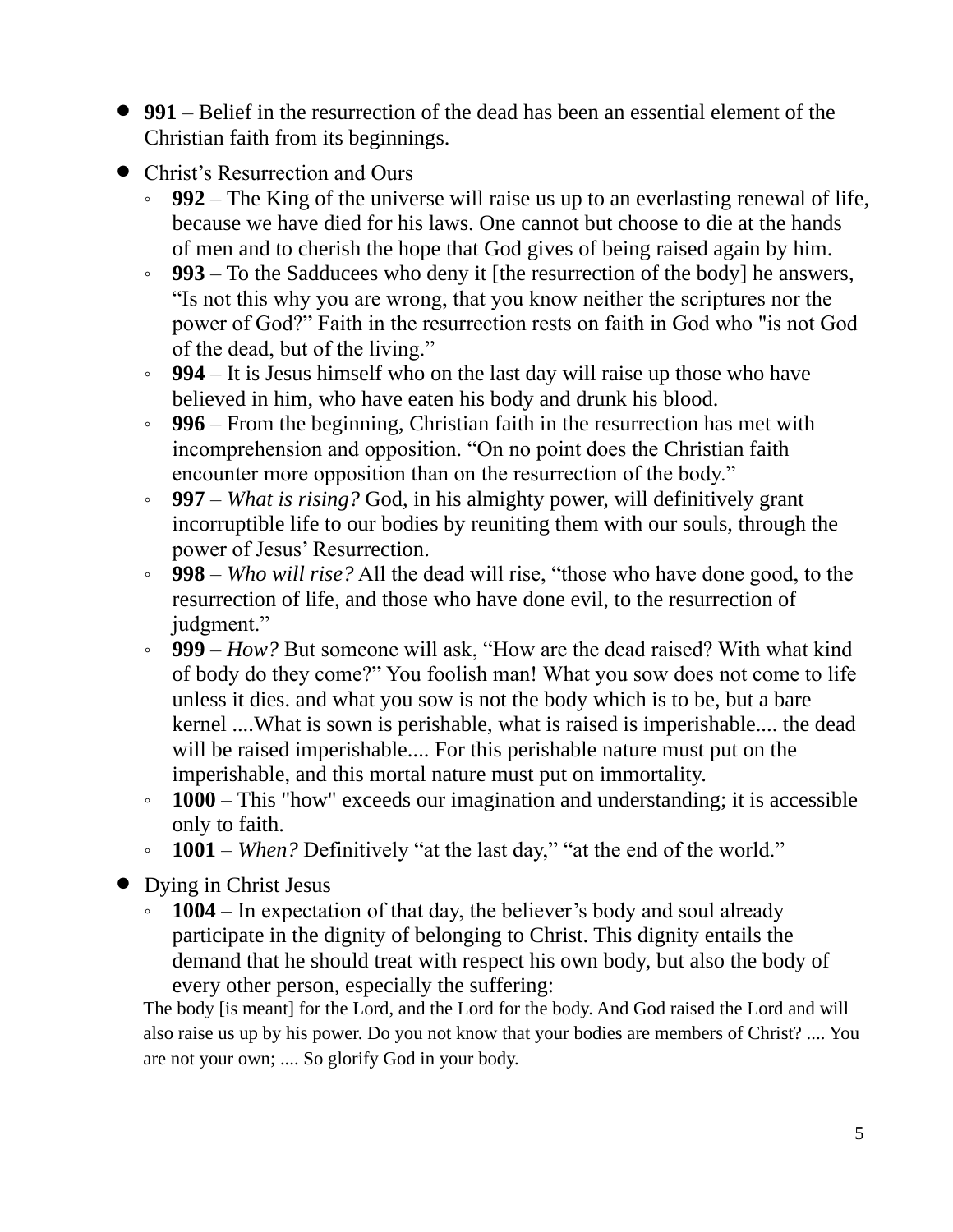- **1005** To rise with Christ, we must die with Christ: we must "be away from the body and at home with the Lord." In that "departure" which is death the soul is separated from the body. It will be reunited with the body on the day of resurrection of the dead.
- **1010** Because of Christ, Christian death has a positive meaning: "For to me to live is Christ, and to die is gain."

#### Article 12 "I BELIEVE IN LIFE EVERLASTING" (1020-1060)

- The Particular Judgment
	- **1021** Death puts an end to human life as the time open to either accepting or rejecting the divine grace manifested in Christ. . . each [of us] will be rewarded immediately after death in accordance with his works and faith.
	- **1022** Each man receives his eternal retribution in his immortal soul at the very moment of his death, in a particular judgment that refers his life to Christ: either entrance into the blessedness of heaven – through a purification or immediately, – or immediate and everlasting damnation.
- Heaven
	- **1023** Those who die in God's grace and friendship and are perfectly purified live for ever with Christ.
	- **1024** Heaven is the ultimate end and fulfillment of the deepest human longings, the state of supreme, definitive happiness.
	- **1026** By his death and Resurrection, Jesus Christ has "opened" heaven to us. . . . He makes partners in his heavenly glorification those who have believed in him and **remained faithful** to his will.
- The Final Purification, or Purgatory
	- **1030** All who die in God's grace and friendship, **but still imperfectly purified**, are indeed assured of their eternal salvation; but after death they undergo purification, so as to achieve the holiness necessary to enter the joy of heaven.
	- **1031** As for certain lesser faults, we must believe that, before the Final Judgment, there is a purifying fire. He who is truth says that whoever utters blasphemy against the Holy Spirit will be pardoned neither in this age nor in the age to come. From this sentence we understand that certain offenses can be forgiven in this age, but certain others in the age to come.
	- **1032** "Therefore [Judas Maccabeus] made atonement for the dead, that they might be delivered from their sin." . . . From the beginning the Church has honored the memory of the dead and offered prayers in suffrage for them, above all the Eucharistic sacrifice, so that, thus purified, they may attain the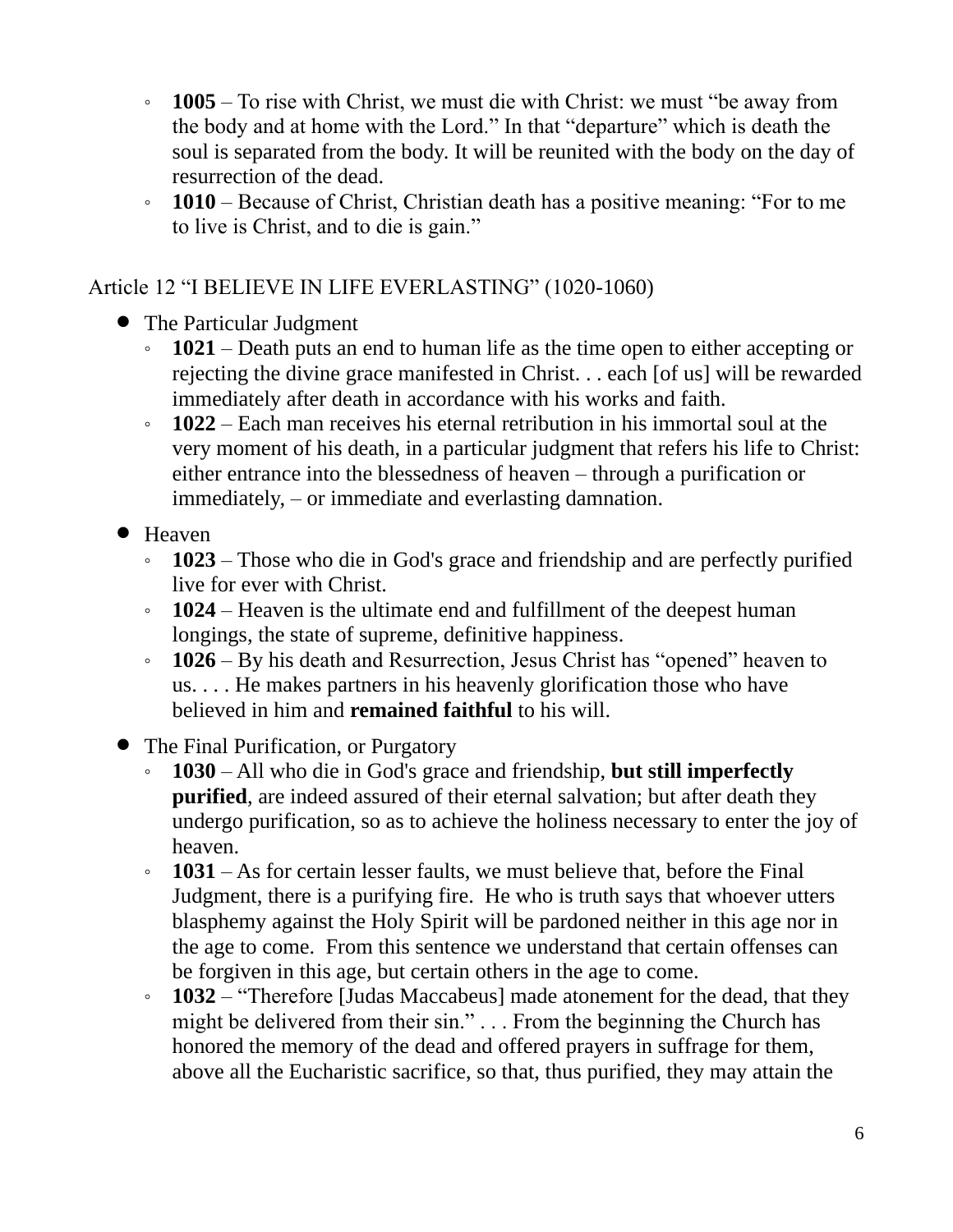beatific vision of God. The Church also commends almsgiving, indulgences, and works of penance undertaken on behalf of the dead.

### • Hell

- **1033** We cannot be united with God unless we freely choose to love him. But we cannot love God if we sin gravely against him, against our neighbor or against ourselves. . . . To die in mortal sin **without repenting and accepting** God's merciful love means remaining separated from him for ever by our own free choice. This state of definitive self-exclusion from communion with God and the blessed is called "hell."
- **1035** The teaching of **the Church affirms the existence of hell and its eternity**. Immediately after death the souls of those who die in a state of mortal sin descend into hell, where they suffer the punishments of hell, "eternal fire."
- **1036** "**Enter by the narrow gate**; for the gate is wide and the way is easy, that leads to destruction, and those who enter by it are many. For the gate is narrow and the way is hard, that leads to life, and those who find it are few."
- **1037 God predestines no one to go to hell**; for this, a willful turning away from God (a mortal sin) is necessary, and persistence in it until the end.
- The Last Judgment
	- **1038** The resurrection of all the dead, "of both the just and the unjust," will precede the Last Judgment. This will be "the hour when all who are in the tombs will hear [the Son of man's] voice and come forth, those who have done good, to the resurrection of life, and those who have done evil, to the resurrection of judgment." Then Christ will come "in his glory, and all the angels with him .... Before him will be gathered all the nations, and he will separate them one from another as a shepherd separates the sheep from the goats, and he will place the sheep at his right hand, but the goats at the left.... and they will go away into eternal punishment, but the righteous into eternal life."
	- **1039** In the presence of Christ, who is Truth itself, the truth of each man's relationship with God will be laid bare.
- The Hope of the New Heaven and the New Earth
	- **1045** For man, this consummation will be the final realization of the unity of the human race, which God willed from creation and of which the pilgrim Church has been "in the nature of sacrament." Those who are united with